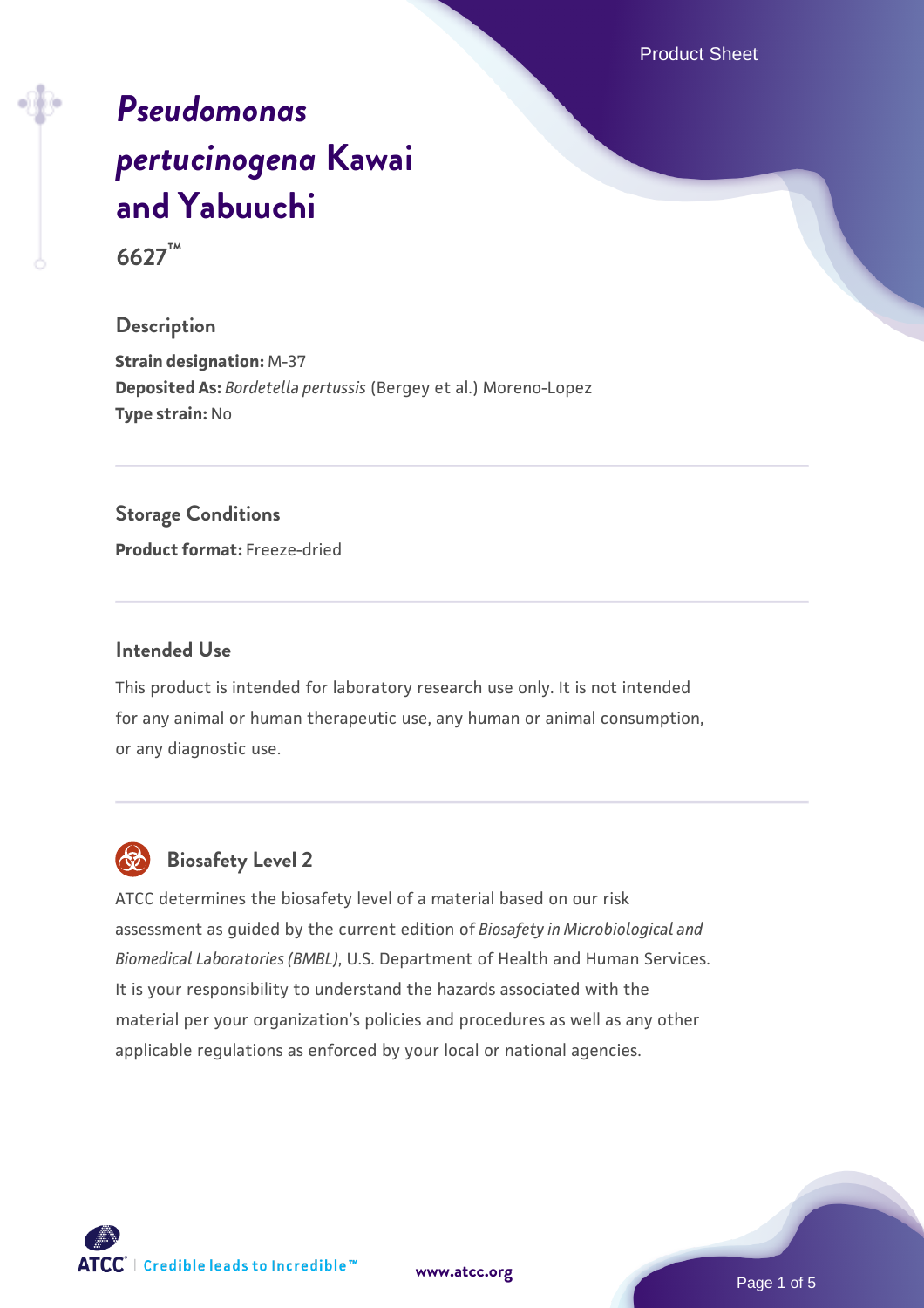ATCC highly recommends that appropriate personal protective equipment is always used when handling vials. For cultures that require storage in liquid nitrogen, it is important to note that some vials may leak when submersed in liquid nitrogen and will slowly fill with liquid nitrogen. Upon thawing, the conversion of the liquid nitrogen back to its gas phase may result in the vial exploding or blowing off its cap with dangerous force creating flying debris. Unless necessary, ATCC recommends that these cultures be stored in the vapor phase of liquid nitrogen rather than submersed in liquid nitrogen.

# **Certificate of Analysis**

For batch-specific test results, refer to the applicable certificate of analysis that can be found at www.atcc.org.

## **Growth Conditions**

**Medium:**  [ATCC Medium 35: Bordet Gengou Agar/Broth Medium](https://www.atcc.org/-/media/product-assets/documents/microbial-media-formulations/3/5/atcc-medium-35.pdf?rev=d0fbba270c00451aa35c61e155602643) **Temperature:** 37°C

## **Material Citation**

If use of this material results in a scientific publication, please cite the material in the following manner: *Pseudomonas pertucinogena* Kawai and Yabuuchi (ATCC 6627)

#### **References**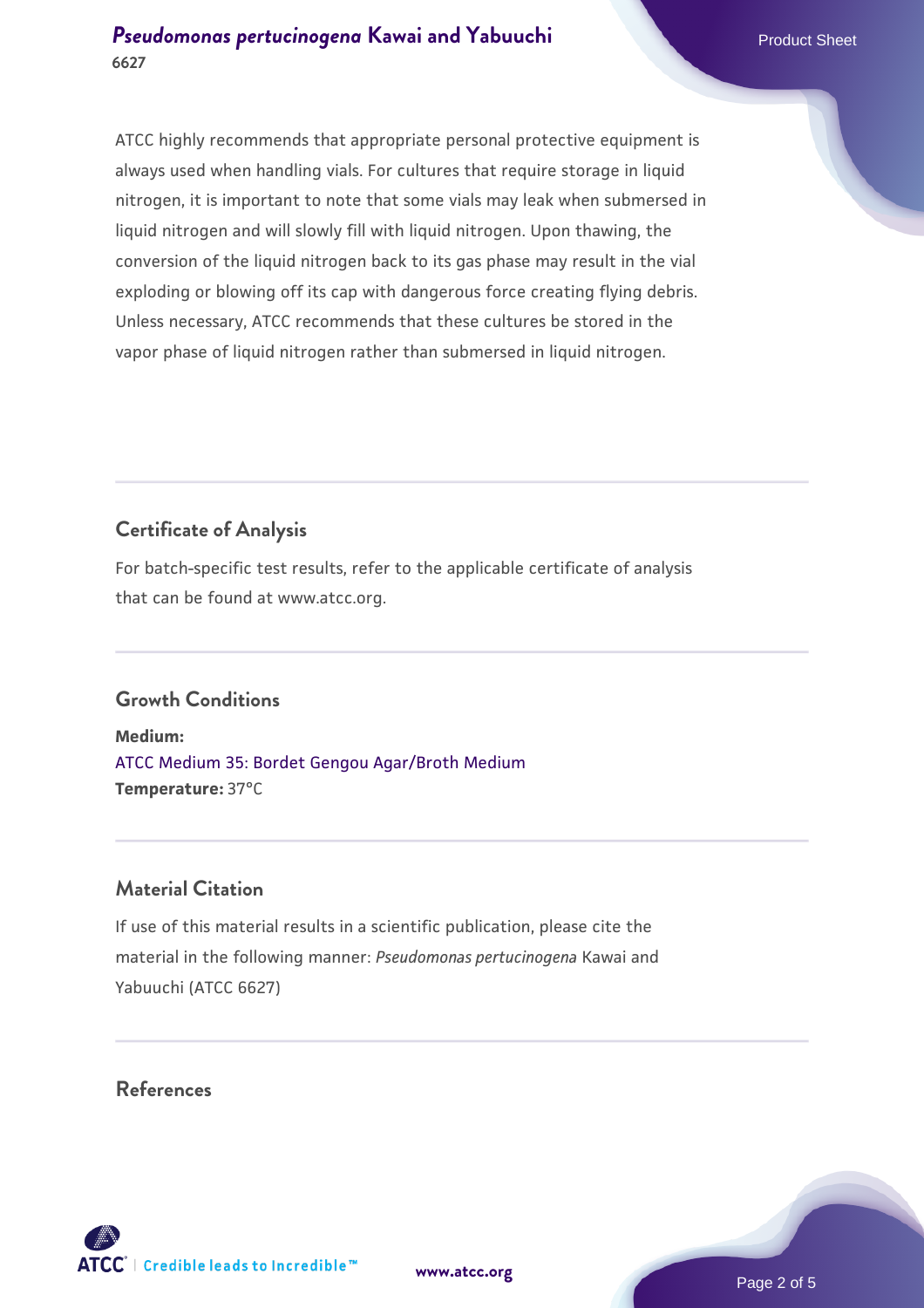References and other information relating to this material are available at www.atcc.org.

#### **Warranty**

The product is provided 'AS IS' and the viability of ATCC® products is warranted for 30 days from the date of shipment, provided that the customer has stored and handled the product according to the information included on the product information sheet, website, and Certificate of Analysis. For living cultures, ATCC lists the media formulation and reagents that have been found to be effective for the product. While other unspecified media and reagents may also produce satisfactory results, a change in the ATCC and/or depositor-recommended protocols may affect the recovery, growth, and/or function of the product. If an alternative medium formulation or reagent is used, the ATCC warranty for viability is no longer valid. Except as expressly set forth herein, no other warranties of any kind are provided, express or implied, including, but not limited to, any implied warranties of merchantability, fitness for a particular purpose, manufacture according to cGMP standards, typicality, safety, accuracy, and/or noninfringement.

#### **Disclaimers**

This product is intended for laboratory research use only. It is not intended for any animal or human therapeutic use, any human or animal consumption, or any diagnostic use. Any proposed commercial use is prohibited without a license from ATCC.

While ATCC uses reasonable efforts to include accurate and up-to-date information on this product sheet, ATCC makes no warranties or representations as to its accuracy. Citations from scientific literature and patents are provided for informational purposes only. ATCC does not warrant



**[www.atcc.org](http://www.atcc.org)**

Page 3 of 5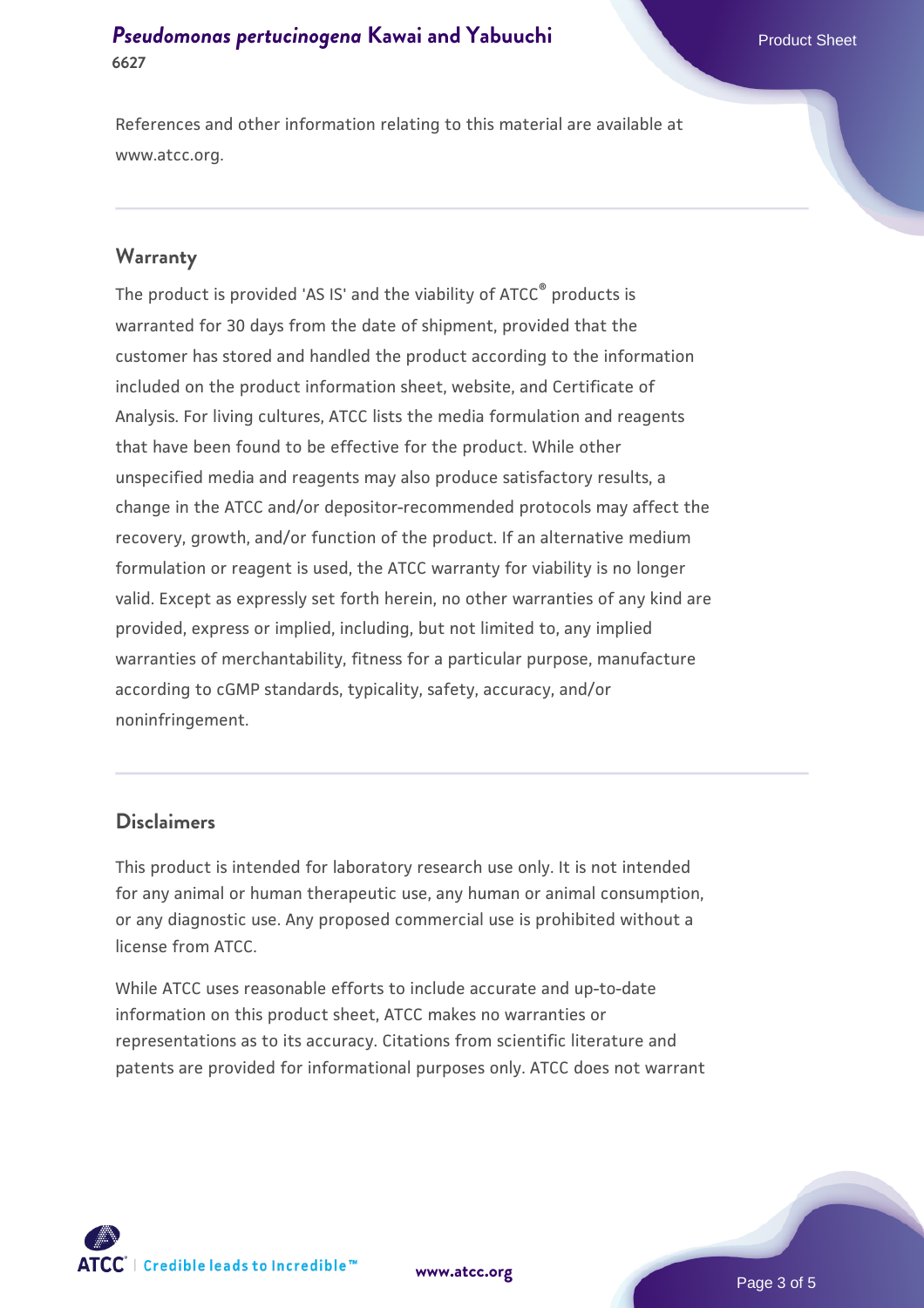that such information has been confirmed to be accurate or complete and the customer bears the sole responsibility of confirming the accuracy and completeness of any such information.

This product is sent on the condition that the customer is responsible for and assumes all risk and responsibility in connection with the receipt, handling, storage, disposal, and use of the ATCC product including without limitation taking all appropriate safety and handling precautions to minimize health or environmental risk. As a condition of receiving the material, the customer agrees that any activity undertaken with the ATCC product and any progeny or modifications will be conducted in compliance with all applicable laws, regulations, and guidelines. This product is provided 'AS IS' with no representations or warranties whatsoever except as expressly set forth herein and in no event shall ATCC, its parents, subsidiaries, directors, officers, agents, employees, assigns, successors, and affiliates be liable for indirect, special, incidental, or consequential damages of any kind in connection with or arising out of the customer's use of the product. While reasonable effort is made to ensure authenticity and reliability of materials on deposit, ATCC is not liable for damages arising from the misidentification or misrepresentation of such materials.

Please see the material transfer agreement (MTA) for further details regarding the use of this product. The MTA is available at www.atcc.org.

## **Copyright and Trademark Information**

© ATCC 2021. All rights reserved. ATCC is a registered trademark of the American Type Culture Collection.

#### **Revision**

This information on this document was last updated on 2021-05-19

#### **Contact Information**



**[www.atcc.org](http://www.atcc.org)**